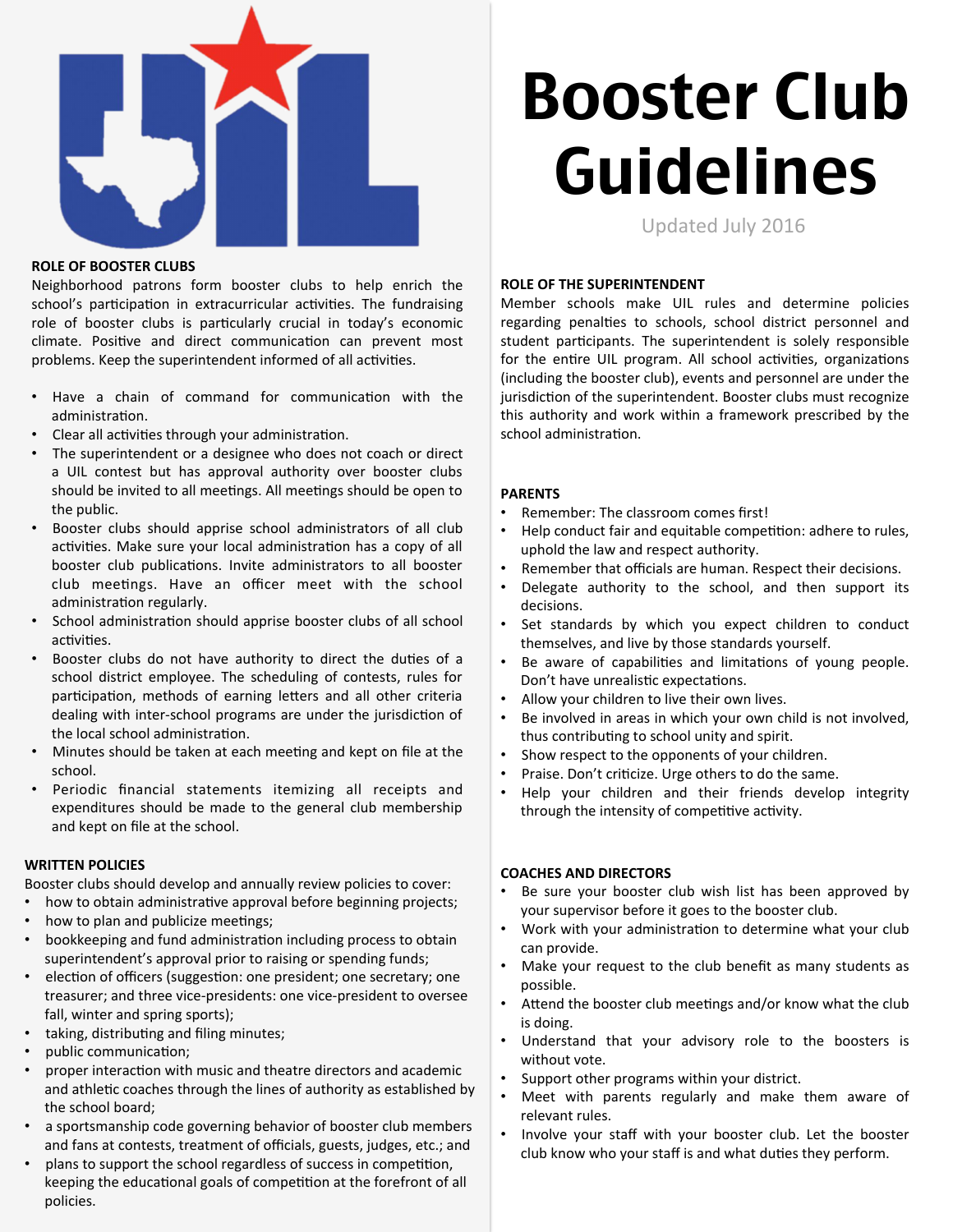# **CLUB FINANCES**

*Fundraising* | Spending | Stipends | Gifts to Coaches

Fund-raising projects maybe subject to state law. Be sure that your club is in compliance with applicable law. For example, Texas has a law governing raffles. Also, consider seeking nonprofit or tax-exempt status. Consult the Texas Secretary of State's website as well as the IRS to determine if seeking designation as a non-profit that is tax exempt is appropriate for your booster club. http://www.sos.state.tx.us/corp/nonprofit\_org.shtml

Generally speaking, earnings by a properly organized booster club may not benefit any private shareholder or individual.

- Community-wide sales campaigns should be coordinated through the school administration to minimize simultaneous sales campaigns.
- Sales campaigns should be planned carefully to insure that the projects provide dollar value for items sold, and that most of the money raised stays at home. Otherwise donations are often more rewarding than letting the major part of the money go to outside promoters.
- Fund-raising activities should support the educational goals of the school and should not exploit students. Activities and projects should be investigated carefully before committing the school's support.
- Individuals who actively coach or direct a UIL activity should serve in an advisory capacity only to the booster club and should not have control or signature authority over booster club funds, including petty cash or miscellaneous discretionary funds.
- Coach's wish lists should have received prior approval from school administration before submission to boosters.
- Coaches and directors of UIL academics, athletics and fine arts may not accept more than \$500 in money, product or service from any source in recognition of or appreciation for coaching, directing or sponsoring UIL activities. The \$500 limit is cumulative for a calendar year and is not specific to any one particular gift. See Section 481, UIL Constitution and Contest Rules.
- Schools shall not pay to coaches, and coaches shall not accept, funds gathered by a high school booster club or other sources within the school district. See Section 1202(b), UIL Constitution and Contest Rules.
- Funds are to be used to support school activities. To provide such funding for non-school activities could violate UIL rules and the public trust through which funds are earned.

# **ATHLETIC BOOSTERS**

Individuals should be informed of the seriousness of violating the athletic amateur rule found in Section 441 and the awards rule found in Section 480 of the UIL Constitution and Contest Rules. Check with school administrators before giving anything to a student, school sponsor or coach. The penalty to a student-athlete is forfeiture of varsity athletic eligibility in the sport for which the violation occurred for one calendar year from the date of the violation. If a team violates the amateur rule, the penalty shall be assessed against the team and not against each individual. See Section 441(d), UIL Constitution and Contest Rules. All fans, not just members of the booster club, should be aware of these rules. It affects the entire community.

- Athletic booster club funds shall not be used to support athletic camps, clinics, private instruction or any activity outside of the school.
- The local school district determines when, how and from whom student athletes can receive meals and snacks. See Section 441(b)(9), UIL Constitution and Contest Rules.
- Schools must give prior approval for any banquet or get-together given for students.
- Students may not accept money or other valuable consideration from school booster club funds for any non-school purpose. See Section 441(A)(3), UIL Constitution and Contest Rules.
- Student athletes are prohibited from accepting valuable consideration for participation in school athletics anything that is not given or offered to the entire student body on the same basis that it is given or offered to an athlete. See Section 441(a), UIL Constitution and Contest Rules. Valuable consideration is defined as tangible or intangible property or service including anything that is usable, wearable, salable or consumable.
- Booster groups or individuals may donate money or merchandise to the school with prior approval of the administration. These kinds of donations are often made to cover the cost of commercial transportation and to cover costs for meals. It would be a violation for booster groups or individuals to pay for such costs directly, without prior approval from the local school administration. See Section 441(b)(9) and Section 840 (a)(2)(A)(iv).
- Student athletes may accept small "goodie bags" consisting of cookies, candy and symbolic gifts from their classmates, if allowed by local school policy. See Section 441(B)(7), UIL Constitution and Contest Rules.